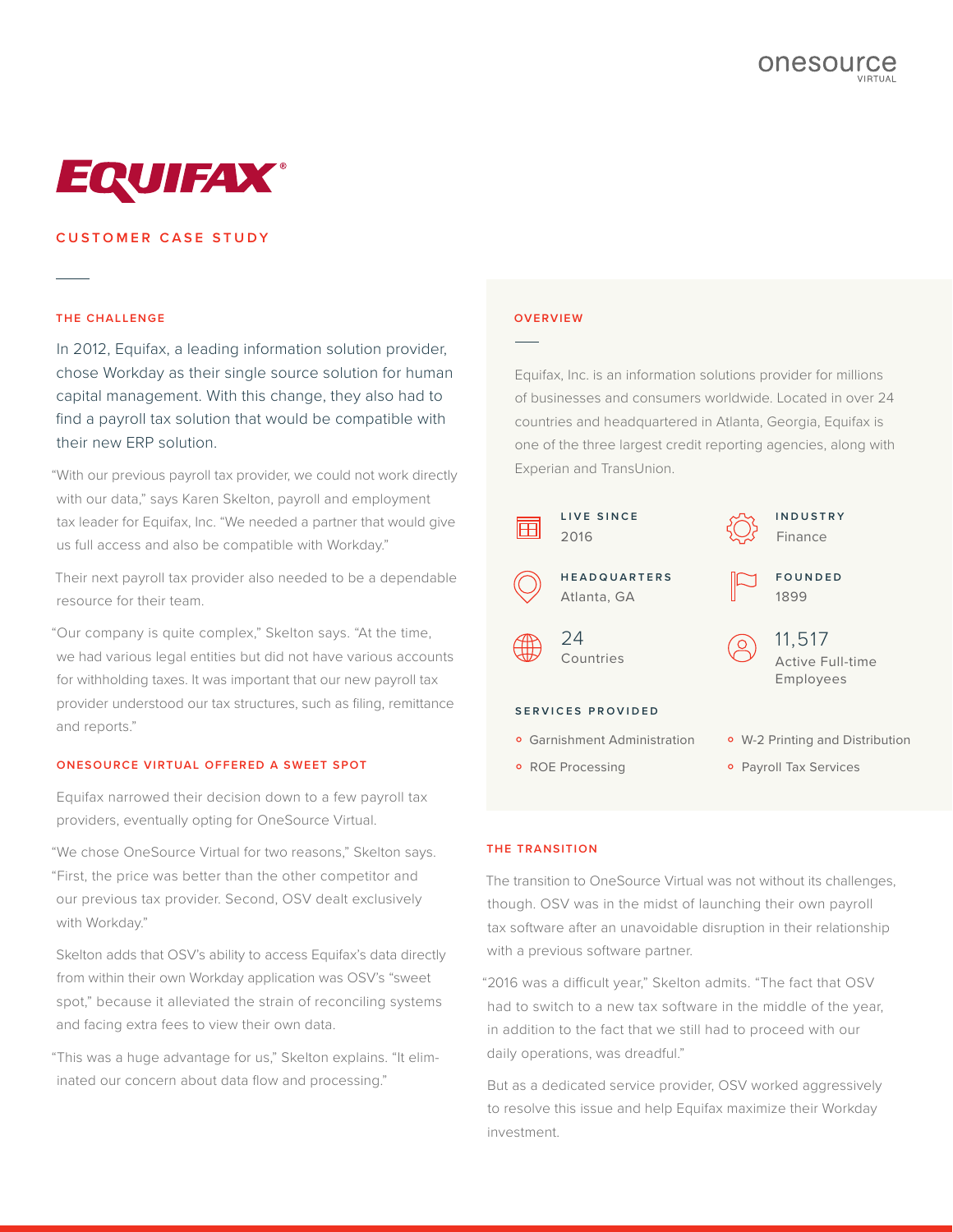"The difference from a year ago to today is that OSV has turned 180 degrees," Skelton says. "I see where they're making the right decisions, putting the right processes in place, focusing on the right things, and most importantly, listening to what we have to say. In mid-2017 we had more than 250 open tickets. Today, we have 40 to 50 open tickets–a reduction of nearly 80%–so we've made huge progress."

"I see where [OSV] is making the right decisions, putting the right processes in place, focusing on the right things, and most importantly, listening to what we have to say."

## **KAREN SKELTON**

Payroll & Employment Tax Leader of Equifax, Inc.

Skelton also adds that OneSource Virtual's OSVTalk, a customer advisory board dedicated to providing better services and customer satisfaction, has helped to quickly turn their payroll tax issue around.

"OSVTalk has been awesome," Skelton says. "I'm very thankful to be a part of it and am impressed that OSV takes the time to listen to what we're saying. That's been important to me."

Skelton reiterates that the complexities of Equifax also posed a challenged during their transition.

"Equifax has complexities that other organizations might not experience because our company is in so many places," explains Skelton. "Our current tax challenges are due to normal payroll PLUS tax activity on more than 85% of other business days whether we're processing an equity transaction that has tax liability or an off-cycle payment or any number of other transactions. Because we're in so many places—places like Ohio and Pennsylvania that have time-consuming local tax burdens our payments and transactions are far more complex than just predictable payroll payments."

### **THE REWARD**

Through this difficult time, Equifax has seen the silver lining. Skelton explains that since partnering with OneSource Virtual, Equifax has seen improvements in cost efficiency, customer support, and the reconciliation process.

### **COST EFFICIENCY**

"Our hard dollar cost for tax processing with OSV was probably 20 percent less than with our previous vendor," Skelton says. "After moving nearly 20 entities into one legal entity in 2017, OSV now costs us 30 to 40 percent less than the total cost of our previous vendor."

#### **CUSTOMER SUPPORT AND DATA VISIBILITY**

"One thing that's taking less time for us is OSVSupport," Skelton says. "I love this system. Compared to our previous vendor, we have access to all our cases, and we can log into OSVSupport and see their status."

# **RECONCILIATION PROCESS**

"Being a tax person, I am very detailed. I like to know what we need to adjust, why we have adjustments and variances, and why they occurred. With OSV's TaxEx, I can pull these reports and mirror them to reports from Workday," Skelton says. "Being able to see the differences right away, without having to do further research, has been a huge time saver. The efficiency in how we do things has drastically improved with OSV."



#### **A WORLD WITHOUT OSV**

"If we took filing and remittance in-house for payroll taxes, then we would need to hire 2 FTEs—one to monitor and complete all of the payments and another to monitor and complete all of the filings. Having OSV gives us this direct cost savings. When factoring in salary, benefits, and employer tax costs, we're saving \$130k-\$140k per year at least. In addition to hiring these employees we would need to purchase, maintain, and update a software package to accomplish these things in-house, which would be in the tens of thousands of dollars."